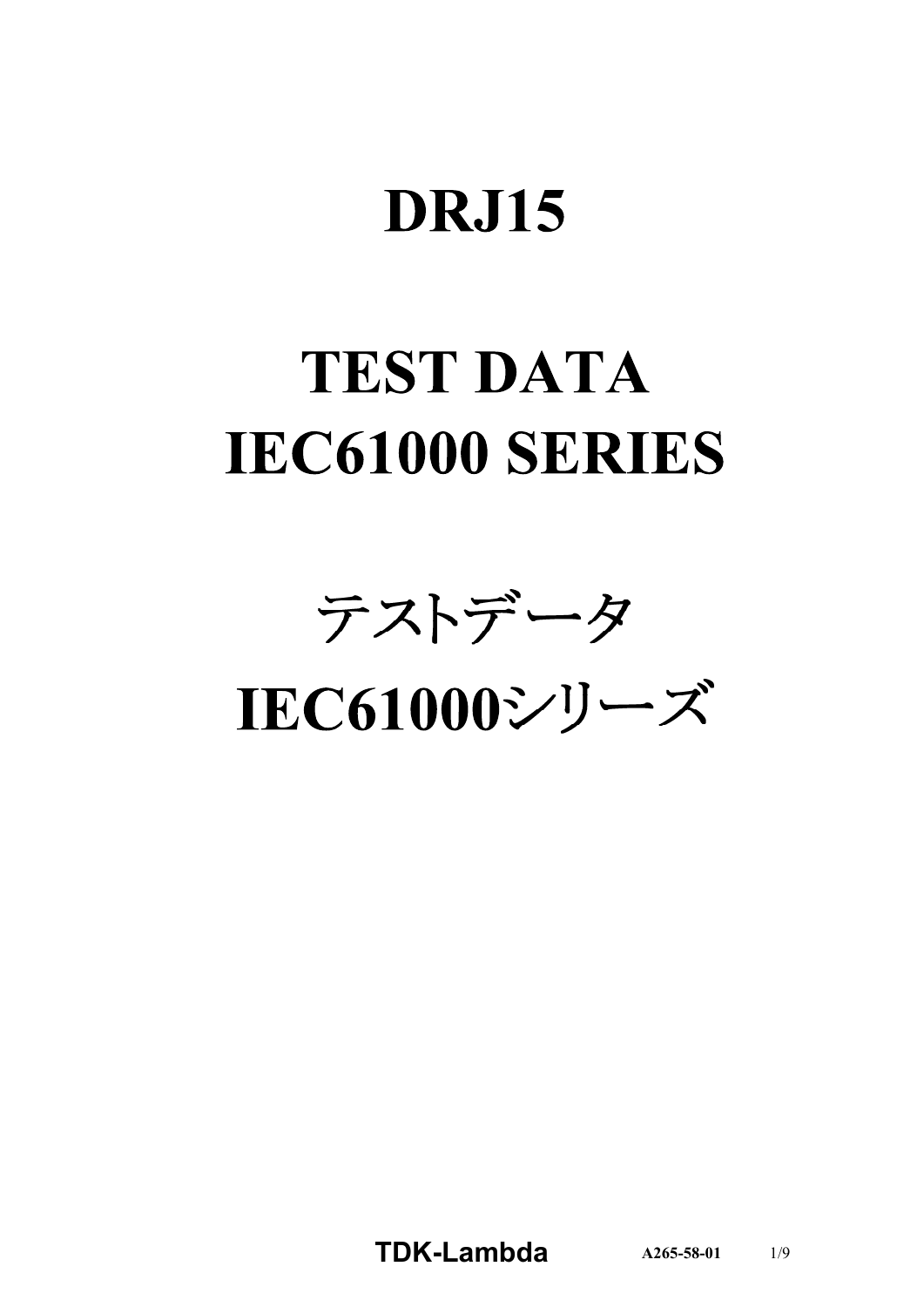# *RWS 50B600B Series* **DRJ15**

#### **INDEX**

|                                  |                                                                                      | <b>PAGE</b>   |
|----------------------------------|--------------------------------------------------------------------------------------|---------------|
|                                  | 1. 静電気放電イミュニティ試験 ……………………………………………………………                                             | $\mathcal{R}$ |
|                                  | Electrostatic Discharge Immunity Test (IEC61000-4-2)                                 |               |
| 2.                               | 放射性無線周波数電磁界イミュニティ試験 ………………………………………………… 4                                            |               |
|                                  | Radiated Radio-Frequency Electromagnetic Field Immunity Test (IEC61000-4-3)          |               |
| 3 <sub>1</sub>                   | 電気的ファーストトランジェントバーストイミュニティ試験 …………………………………                                            | $\varsigma$   |
|                                  | Electrical Fast Transient / Burst Immunity Test (IEC61000-4-4)                       |               |
|                                  | 4. サージイミュニティ試験 ……………………………………………………………                                               | 6             |
|                                  | Surge Immunity Test (IEC61000-4-5)                                                   |               |
| 5.                               | 伝導性無線周波数電磁界イミュニティ試験 ………………………………………………                                               | 7             |
|                                  | Conducted Disturbances Induced by Radio-Frequency Field Immunity Test (IEC61000-4-6) |               |
| 6.                               | 電力周波数磁界イミュニティ試験 ………………………………………………………                                                | 8             |
|                                  | Power Frequency Magnetic Field Immunity Test (IEC61000-4-8)                          |               |
| $7_{\scriptscriptstyle{\ddots}}$ | 電圧ディップ、瞬停イミュニティ試験 ……………………………………………………                                               | 9             |
|                                  | Voltage Dips, Short Interruptions Immunity Test (IEC61000-4-11)                      |               |

使用記号 Terminology Used

|                     | FG …… フレームグラウンド             | Frame GND                        |
|---------------------|-----------------------------|----------------------------------|
|                     | (╧) ・・・・・・・ 保護接地用端子(PE端子) ― | PE(Protective earthing) terminal |
|                     | I. ・・・・・・・ ライブライン           | Live line                        |
|                     | N …… ニュートラルライン              | Neutral line                     |
| <del>,, ……</del> 接地 |                             | Earth                            |
| $+V$ + $HH$         |                             | $+$ Output                       |
| -V …… - 出力          |                             | - Output                         |

※ 当社標準測定条件における結果であり、参考値としてお考え願います。

Test results are reference data based on our standard measurement condition.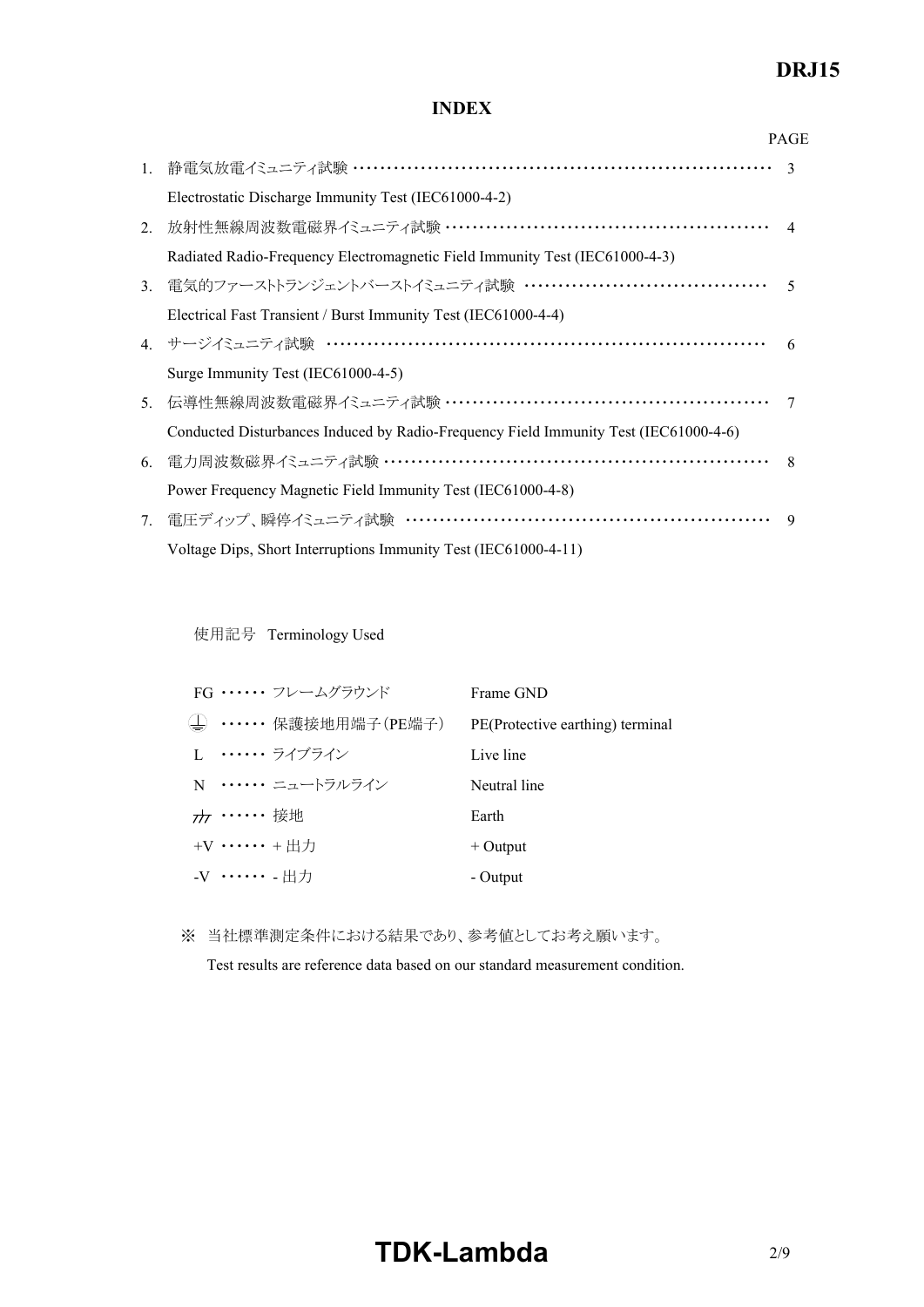## **1. Electrostatic Discharge Immunity Test (IEC6100042)**

**MODEL : DRJ15**



#### **(4) Acceptable Conditions**

1.入力再投入を必要とする一時的な機能低下のない事 Must not have temporary function degradation that requires input restart. 2.試験後の出力電圧は初期値から変動していない事

The output voltage must be within the regulation of specification after the test.

3.発煙・発火のない事

Smoke and fire are not allowed.

#### **(5) Test Result**

| Contact Discharge (kV) | $ DRJ15-24-1 $ | Air Discharge(kV) |
|------------------------|----------------|-------------------|
|                        | <b>PASS</b>    |                   |
|                        | <b>PASS</b>    |                   |

| DRJ15-24-11 | Air Discharge(kV) | DRJ15-24-1  |
|-------------|-------------------|-------------|
| <b>PASS</b> |                   | <b>PASS</b> |
| <b>PASS</b> |                   | <b>PASS</b> |
|             |                   | <b>PASS</b> |

# **TDK-Lambda** 3/9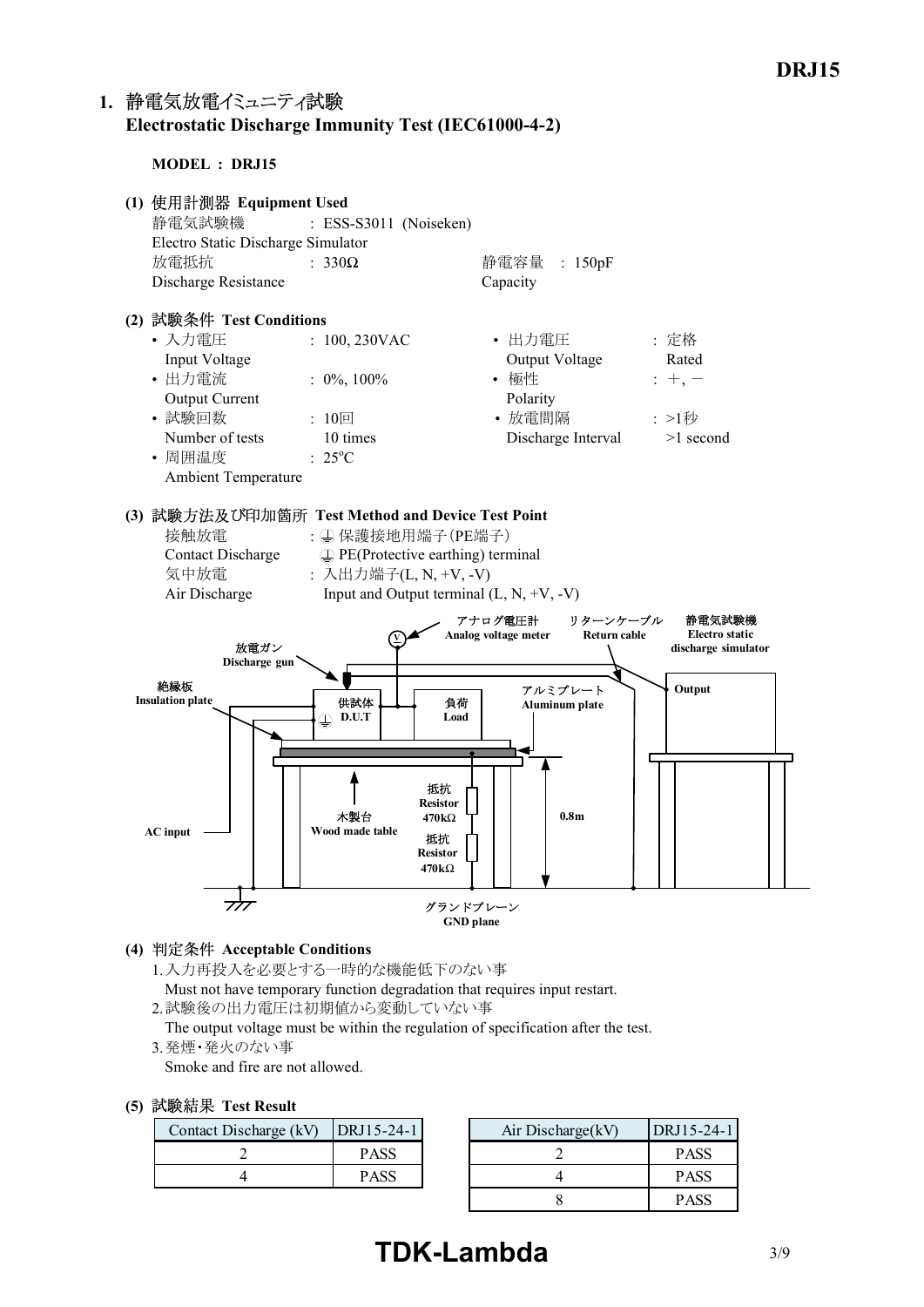## 2. 放射性無線周波数電磁界イミュニティ試験 **Radiated RadioFrequency Electromagnetic Field Immunity Test (IEC6100043)**

**MODEL : DRJ15**

| (1) | 使用計測器 Equipment Used              |                           |
|-----|-----------------------------------|---------------------------|
|     | シグナルジェネレータ Signal Generator       | : N5181A (Agilent)        |
|     | パワーアンプシステム Power Amplifier System | : CBA $1G-250$ (Teseq)    |
|     |                                   | : AS0104-55/55 (Milmega)  |
|     | 電界センサ Electric Field Sensor       | : HI-6005 (Holaday)       |
|     | バイログアンテナ Bilog Antenna            | : VALP9118E (Schwarzbeck) |
|     |                                   | $: 3117$ (ETS Lindgren)   |
|     |                                   |                           |

| (2) 試験条件 Test Conditions        |                                                     |                            |                          |
|---------------------------------|-----------------------------------------------------|----------------------------|--------------------------|
| • 入力電圧                          | $: 100, 230$ VAC                                    | • 出力電圧                     | : 定格                     |
| Input Voltage                   |                                                     | Output Voltage             | Rated                    |
| • 出力電流                          | $: 0\%, 100\%$                                      | • 振幅変調                     | $: 80\%, 1kHz$           |
| <b>Output Current</b>           |                                                     | Amplitude Modulated        |                          |
| • 偏波                            | : 水平、垂直                                             | • 周囲温度                     | $\div$ 25 <sup>o</sup> C |
| Wave Angle                      | Horizontal and Vertical                             | <b>Ambient Temperature</b> |                          |
| • スイープ·コンディション: 1.0%ステップ、0.5秒保持 |                                                     | • 距離                       | $\therefore$ 3.0m        |
| Sweep Condition                 | $1.0\%$ step up, 0.5 seconds hold                   | <b>Distance</b>            |                          |
| • 試験方向                          | : 上下、左右、前後                                          |                            |                          |
| Test Angle                      | Top/Bottom, Both Sides, Front/Back                  |                            |                          |
| • 電磁界周波数                        | : $80 - 1000$ MHz, $1.4 - 2.0$ GHz, $2.0 - 2.7$ GHz |                            |                          |
| Electromagnetic Frequency       |                                                     |                            |                          |

#### **(3) Test Method**



#### **(4) Acceptable Conditions**

- 1.試験中、5%を超える出力電圧の変動のない事 The regulation of output voltage must not exceed 5% of initial value during test. 2.試験後の出力電圧は初期値から変動していない事
- The output voltage must be within the regulation of specification after the test. 3.発煙・発火のない事
- Smoke and fire are not allowed.

#### **(5) Test Result**

| Radiation Field Strength (V/m) | Electromagnetic Frequency | DRJ15-24-1  |  |  |  |  |
|--------------------------------|---------------------------|-------------|--|--|--|--|
|                                | $2.0 \sim 2.7$ GHz        | <b>PASS</b> |  |  |  |  |
|                                | $1.4\sim2.0$ GHz          | <b>PASS</b> |  |  |  |  |
|                                | $80\sim1000$ MHz          | PASS        |  |  |  |  |

# **TDK-Lambda** 4/9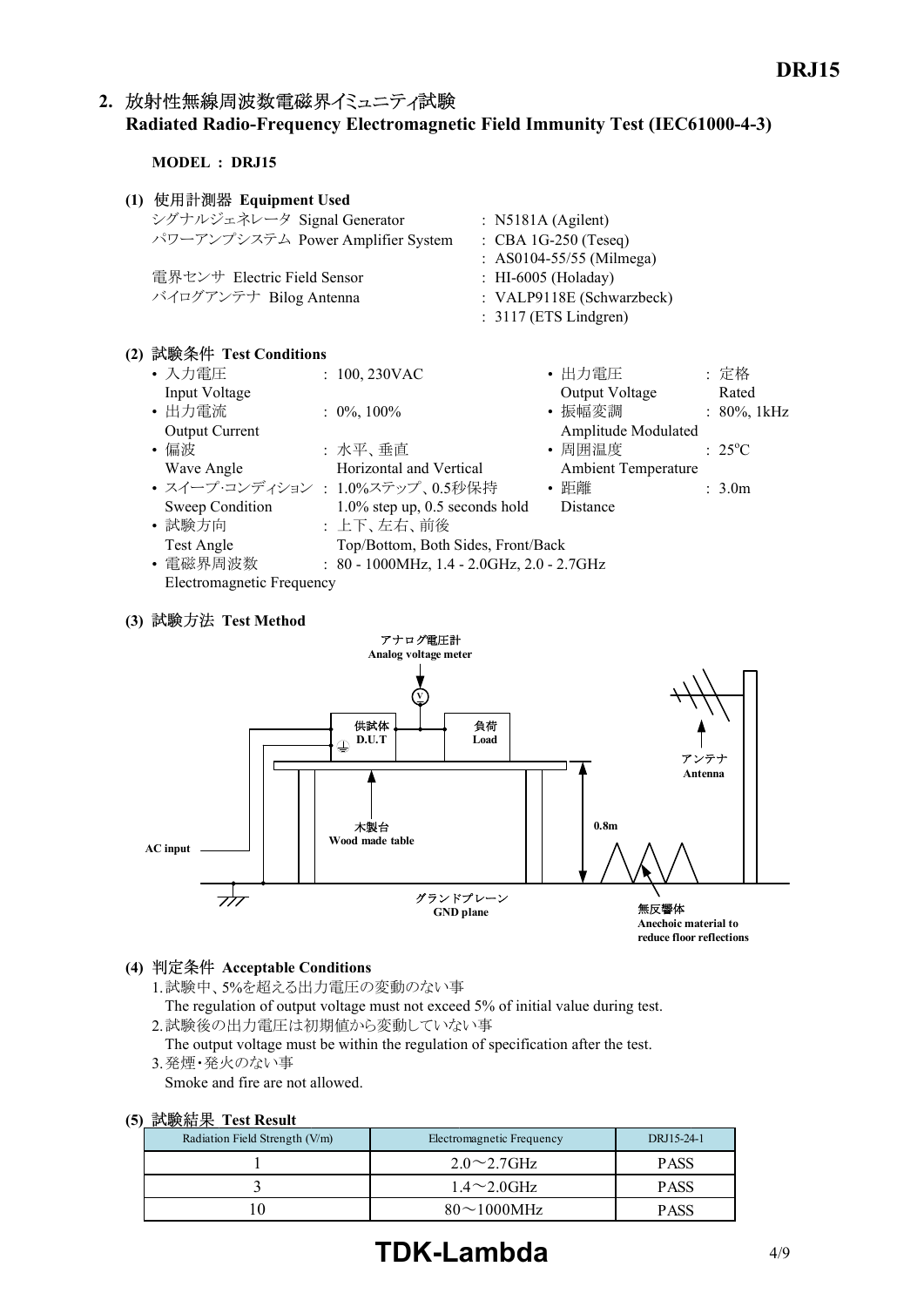## 3. 電気的ファーストトランジェントバーストイミュニティ試験 **Electrical Fast Transient / Burst Immunity Test (IEC6100044)**

#### **MODEL : DRJ15**

- **(1) Equipment Used** EFT/B発生器 : FNSAX3 (Noiseken) EFT/B Generator
- **(2) Test Conditions**

| • 入力電圧                | : $100, 230 \text{VAC}$ | : 定格<br>• 出力電圧                     |
|-----------------------|-------------------------|------------------------------------|
| Input Voltage         |                         | Output Voltage<br>Rated            |
| • 出力電流                | $: 0\%, 100\%$          | • 試験時間<br>:1分間                     |
| <b>Output Current</b> |                         | 1 minute<br><b>Test Time</b>       |
| • 極性                  | $: +, -$                | • 周囲温度<br>$\div$ 25 <sup>o</sup> C |
| Polarity              |                         | <b>Ambient Temperature</b>         |
| • 試験回数                | : 1回                    | • パルス周波数<br>: 5kHz                 |
| Number of Test        | 1 time                  | Pulse Frequency                    |
| • バースト期間              | $: 15$ msec             | • パルス個数<br>: 75 <sub>pcs</sub>     |
| <b>Burst Time</b>     |                         | Number of Pulse                    |
| • バースト周期              | $\therefore$ 300 msec   |                                    |
| <b>Burst Cycle</b>    |                         |                                    |

# **(3) Test Method and Device Test Point**



**(4) Acceptable Conditions**

1.入力再投入を必要とする一時的な機能低下のない事 Must not have temporary function degradation that requires input restart.

- 2.試験後の出力電圧は初期値から変動していない事 The output voltage must be within the regulation of specification after the test.
- 3.発煙・発火のない事 Smoke and fire are not allowed.
- **(5) Test Result**

| Test Voltage (kV) | DRJ15-24-1  |
|-------------------|-------------|
| 0.5               | <b>PASS</b> |
|                   | <b>PASS</b> |
|                   | <b>PASS</b> |

# **TDK-Lambda** 5/9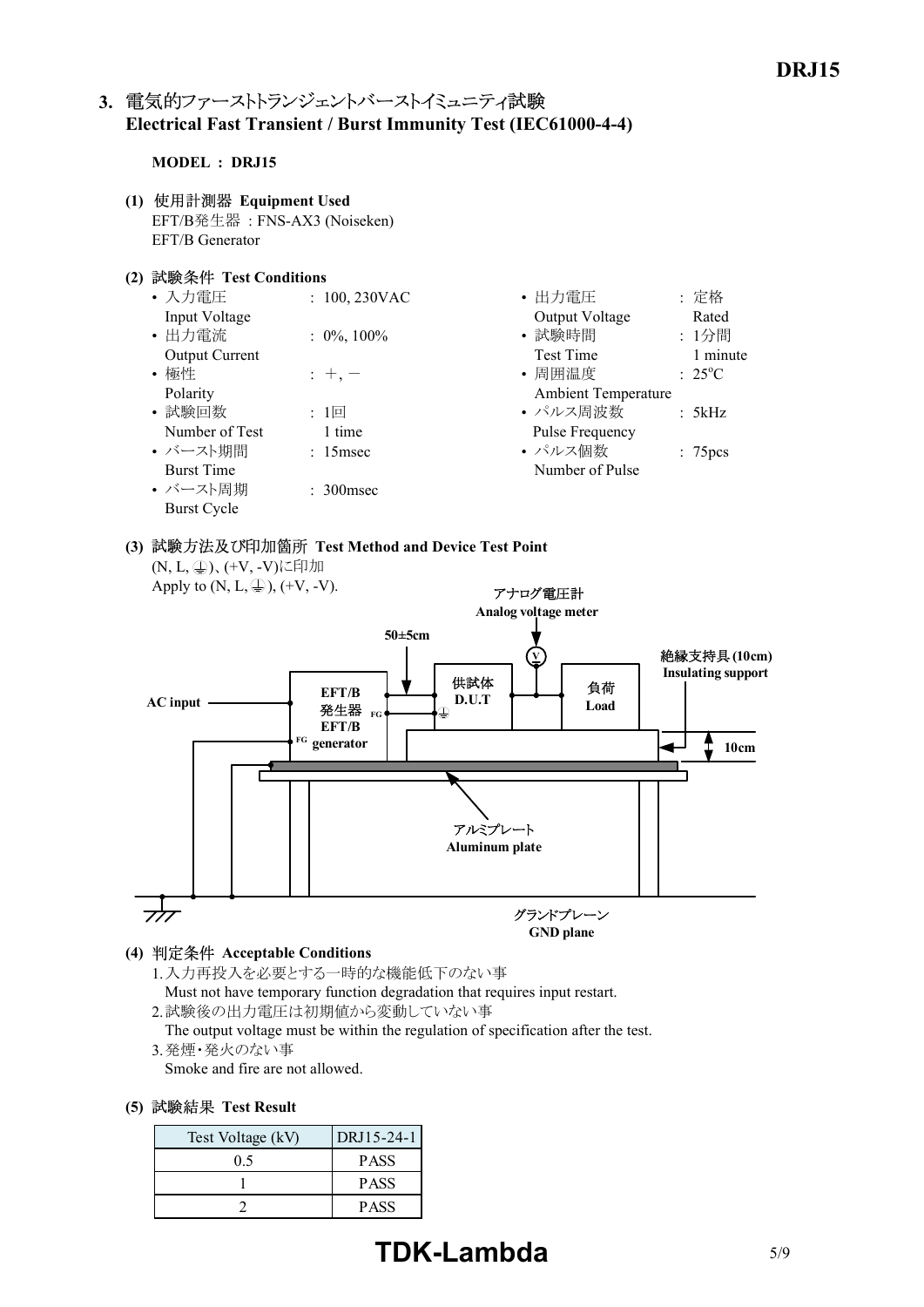## **4. Surge Immunity Test (IEC6100045)**

**MODEL : DRJ15**

| (1) 使用計測器 Equipment Used<br>サージ発生器 : LSS-15AX (Noiseken)<br>Surge Generator<br>結合インピーダンス : コモン 12 $\Omega$<br>Coupling Impedance Common<br>ノーマル 20<br>Normal                                   | 結合コンデンサー : コモン<br>$9\mu F$<br>Coupling Capacitance Common<br>ノーマル 18uF<br>Normal                                                                                                              |
|------------------------------------------------------------------------------------------------------------------------------------------------------------------------------------------------|-----------------------------------------------------------------------------------------------------------------------------------------------------------------------------------------------|
| (2) 試験条件 Test Conditions<br>• 入力電圧<br>$: 100, 230$ VAC<br>Input Voltage<br>• 出力電流<br>$: 0\%$ , 100%<br><b>Output Current</b><br>• 極性<br>$: +, -$<br>Polarity<br>• 位相<br>$: 0, 90$ deg<br>Phase | • 出力電圧<br>: 定格<br>Output Voltage<br>Rated<br>• 試験回数<br>: 5回<br>Number of Tests<br>5 times<br>• モード<br>: コモン、ノーマル<br>Mode<br>Common and Normal<br>• 周囲温度<br>$\div$ 25°C<br>Ambient Temperature |

**(3) Test Method and Device Test Point** コモンモード (N-(4), L-(4) 及びノーマルモード (N-L) に印加 Apply to Common mode  $(N-\textcircled{L}, L-\textcircled{L})$  and Normal mode  $(N-L)$ .



- **(4) Acceptable Conditions**
	- 1.入力再投入を必要とする一時的な機能低下のない事 Must not have temporary function degradation that requires input restart.
	-
	- 2.試験後の出力電圧は初期値から変動していない事
	- The output voltage must be within the regulation of specification after the test. 3.発煙・発火のない事
	- Smoke and fire are not allowed.

|  | (5) 試験結果 Test Result |  |  |
|--|----------------------|--|--|
|--|----------------------|--|--|

| Common            | Norm        |                   |
|-------------------|-------------|-------------------|
| Test Voltage (kV) | DRJ15-24-1  | Test Voltage (kV) |
| 0.5               | <b>PASS</b> | 0.5               |
|                   | <b>PASS</b> |                   |
|                   | <b>PASS</b> |                   |
|                   | <b>PASS</b> |                   |

|             | Normal            |             |
|-------------|-------------------|-------------|
| DRJ15-24-11 | Test Voltage (kV) | DRJ15-24-1  |
| <b>PASS</b> | 05                | <b>PASS</b> |
| <b>PASS</b> |                   | <b>PASS</b> |
| <b>PASS</b> |                   | <b>PASS</b> |
|             |                   |             |

# **TDK-Lambda** 6/9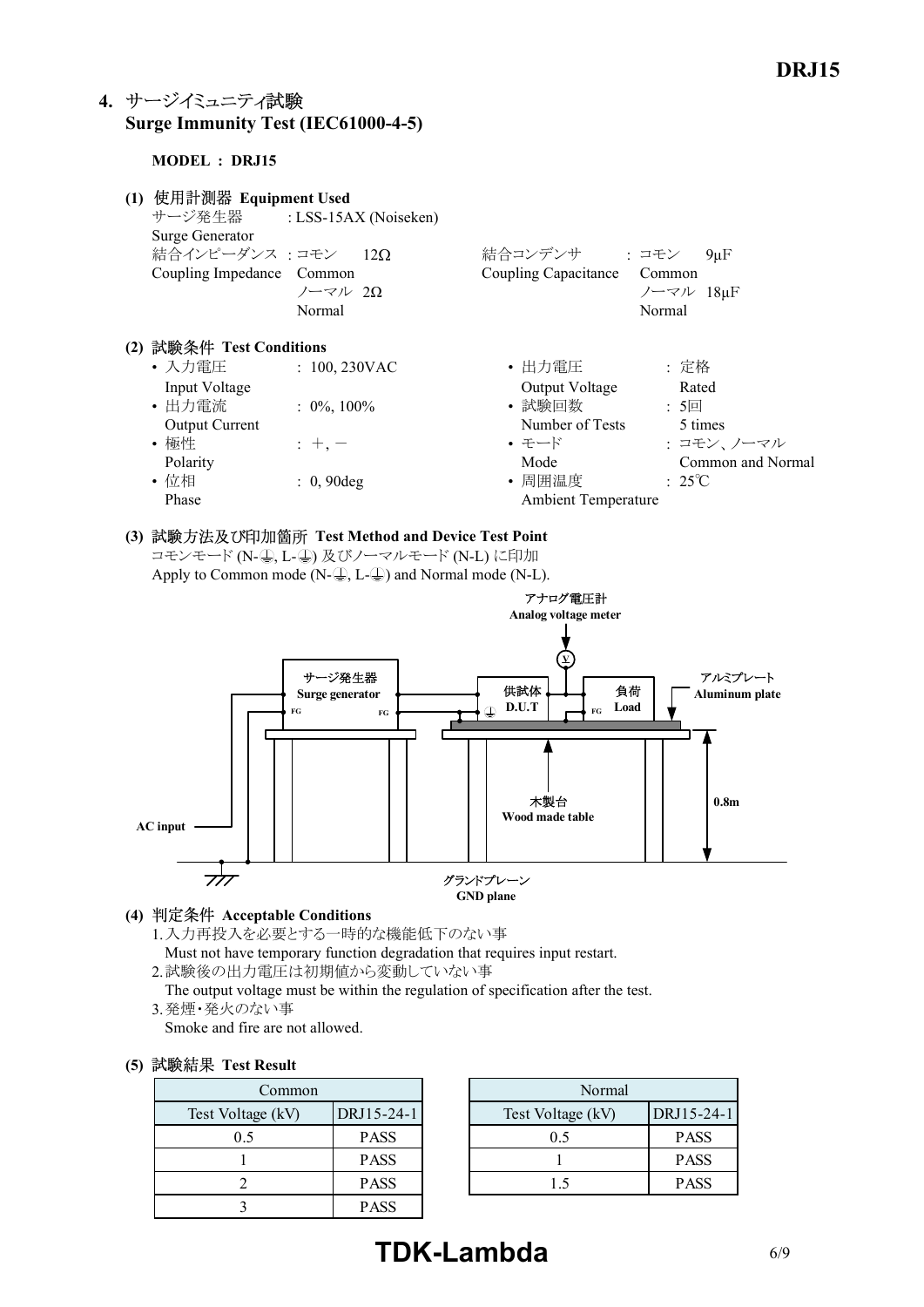## 5. 伝導性無線周波数電磁界イミュニティ試験 **Conducted Disturbances Induced by RadioFrequency** Field Immunity Test (IEC61000-4-6)

**MODEL : DRJ15**

**(1) Equipment Used**

RF パワーアンプ : 116FC-CE (Kalmus) RF Power Amplifier シグナルジェネレータ : N5181A (Agilent) Signal Generator 結合/減結合ネットワーク CDN1 : CDN M2 (Schaffner), CDN2 : CDN M3 (Schaffner) Coupling De-Coupling Network (CDN)

#### **(2) Test Conditions**

| • 入力電圧                     | : $100, 230 \text{VAC}$           | • 出力電圧                    | : 定格               |
|----------------------------|-----------------------------------|---------------------------|--------------------|
| Input Voltage              |                                   | Output Voltage            | Rated              |
| • 出力電流                     | $: 0\%, 100\%$                    | • 電磁界周波数                  | $: 150kHz - 80MHz$ |
| <b>Output Current</b>      |                                   | Electromagnetic Frequency |                    |
| • 周囲温度                     | $\cdot$ 25°C                      |                           |                    |
| <b>Ambient Temperature</b> |                                   |                           |                    |
|                            | • スイープ・コンディション : 1.0%ステップ、0.5秒保持  |                           |                    |
| Sweep Condition            | $1.0\%$ step up, 0.5 seconds hold |                           |                    |
|                            |                                   |                           |                    |

### **(3) Test Method and Device Test Point** (N, L, 4)、(+V, -V)に印加



#### **(4) Acceptable Conditions**

- 1.試験中、5%を超える出力電圧の変動のない事
- The regulation of output voltage must not exceed 5% of initial value during test.
- 2.試験後の出力電圧は初期値から変動していない事

The output voltage must be within the regulation of specification after the test. 3.発煙・発火のない事

Smoke and fire are not allowed.

#### **(5) Test Result**

| Voltage Level (V) | DRJ15-24-1  |
|-------------------|-------------|
|                   | <b>PASS</b> |
|                   | <b>PASS</b> |
| 1 ()              | <b>PASS</b> |

# **TDK-Lambda** 7/9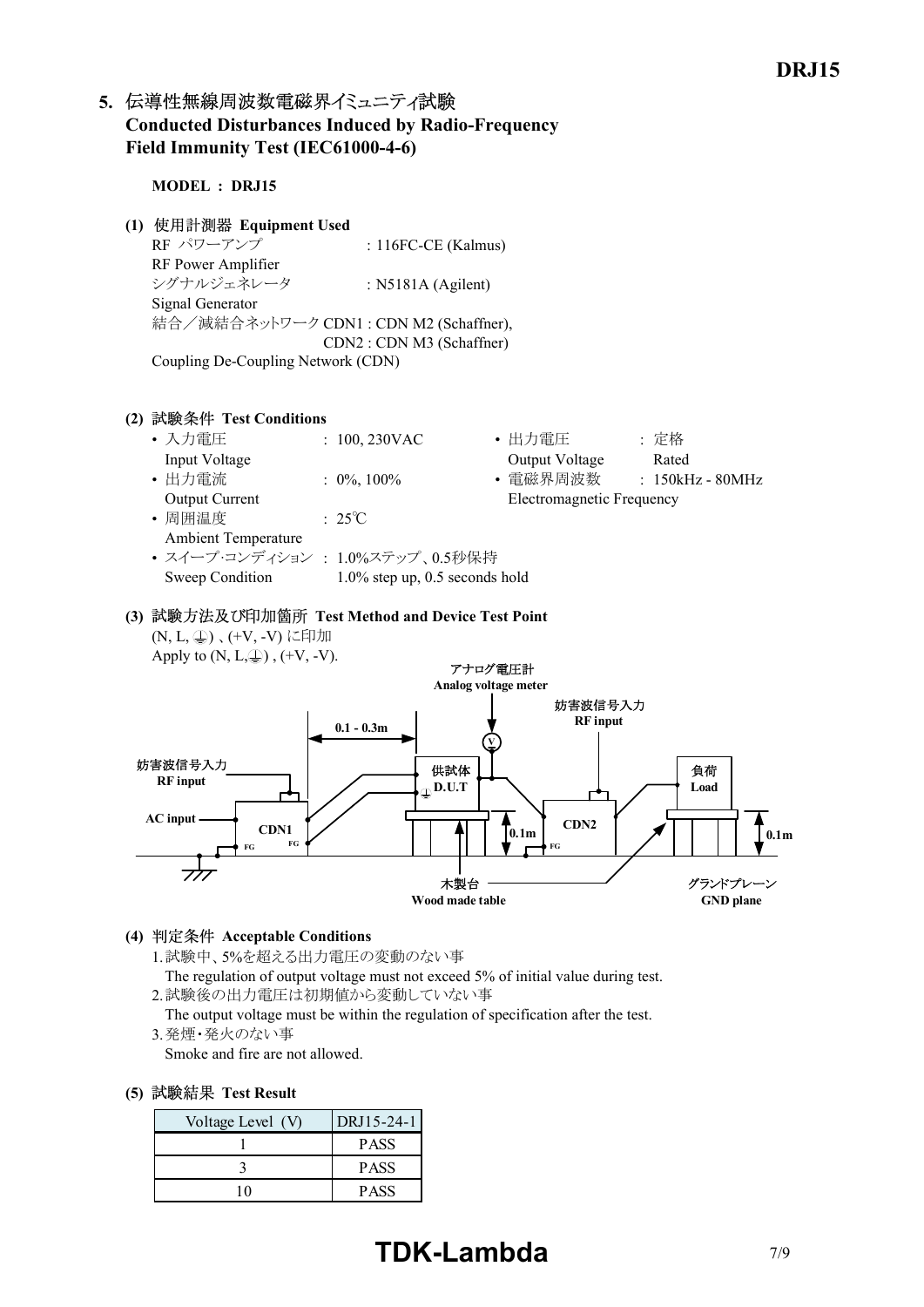## 6. 電力周波数磁界イミュニティ試験 **Power Frequency Magnetic Field Immunity Test (IEC6100048)**

#### **MODEL : DRJ15**

- **(1) Equipment Used**
	- ACパワーソース : AA2000XG (Takasago) AC Power Source ヘルムホルツコイル : HHS5215 (Spulen) Helmholts Coil

#### **(2) Test Conditions**

| : $100, 230 \text{VAC}$ | • 出力電圧             | : 定格                                  |
|-------------------------|--------------------|---------------------------------------|
|                         | Output Voltage     | Rated                                 |
| $: 0\%, 100\%$          | • 印加磁界周波数          | : 50Hz                                |
|                         | Magnetic Frequency |                                       |
| $\div$ 25°C             | • 印加方向             | :X, Y, Z                              |
|                         | Direction          |                                       |
| : 10秒以上(各方向)            |                    |                                       |
|                         |                    |                                       |
|                         |                    | More than 10 seconds (each direction) |

#### **(3) Test Method**



#### **(4) Acceptable Conditions**

1.試験中、5%を超える出力電圧の変動のない事

The regulation of output voltage must not exceed 5% of initial value during test. 2.試験後の出力電圧は初期値から変動していない事

The output voltage must be within the regulation of specification after the test. 3.発煙・発火のない事

Smoke and fire are not allowed.

#### **(5) Test Result**

| Magnetic Field Strength $(A/m)$ | DRJ15-24-1  |
|---------------------------------|-------------|
|                                 | <b>PASS</b> |
|                                 | <b>PASS</b> |
| 10                              | <b>PASS</b> |
|                                 | <b>PASS</b> |

# **TDK-Lambda** 8/9